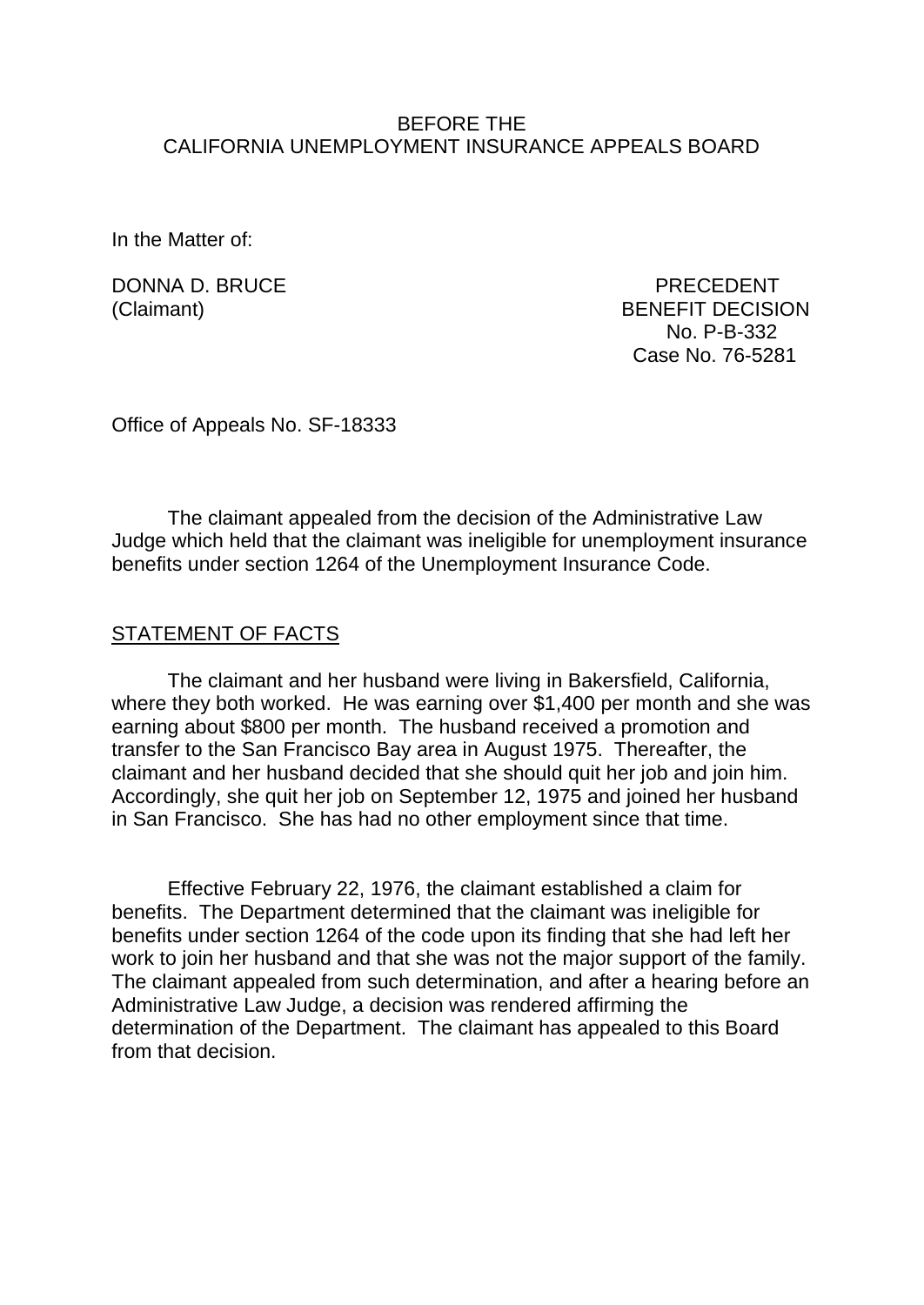## REASONS FOR DECISION

Section 1264 of the Unemployment Insurance Code provides:

"Notwithstanding any other provision of this division, an employee who leaves his or her employment to be married or to accompany his or her spouse to or join her or him at a place from which it is impractical to commute to such employment or whose marital or domestic duties cause him or her to resign from his or her employment shall not be eligible for unemployment insurance benefits for the duration of the ensuing period of unemployment and until he or she has secured bona fide employment subsequent to the date of such voluntary leaving; provided that, notwithstanding any other provision of this division, this section shall apply only to claims for unemployment compensation benefits and shall not apply to claims for unemployment compensation disability benefits. The provisions of this section shall not be applicable if the individual at the time of such voluntary leaving was and at the time of filing a claim for benefits is the sole or major support of his or her family."

The facts in the instant case clearly fall within the provisions of section 1264 of the code since the claimant left her work to join her husband at a place from which it was impractical to commute to her employment. However, on June 17, 1976, a decision was handed down by the Court of Appeal, Third District, in Betty Ann Boren v. California Department of Employment Development, et al., 59 CA 3d 250; 130 Cal. Rptr. 683. The court there held that section 1264 of the code is a nullity. It stated that section 1264, notwithstanding its neutral language, unconstitutionally discriminated against female applicants for unemployment compensation. Its decision was based on the grounds that the statute violated the equal protection clause of the Fourteenth Amendment of the Federal Constitution which denies the States the power to erect arbitrary statutory classifications based upon sex.

The court having found section 1264 invalid it can no longer be used as a basis for denying unemployment insurance benefits. Accordingly, the decision of the administrative law judge holding the claimant ineligible under section 1264 must be reversed.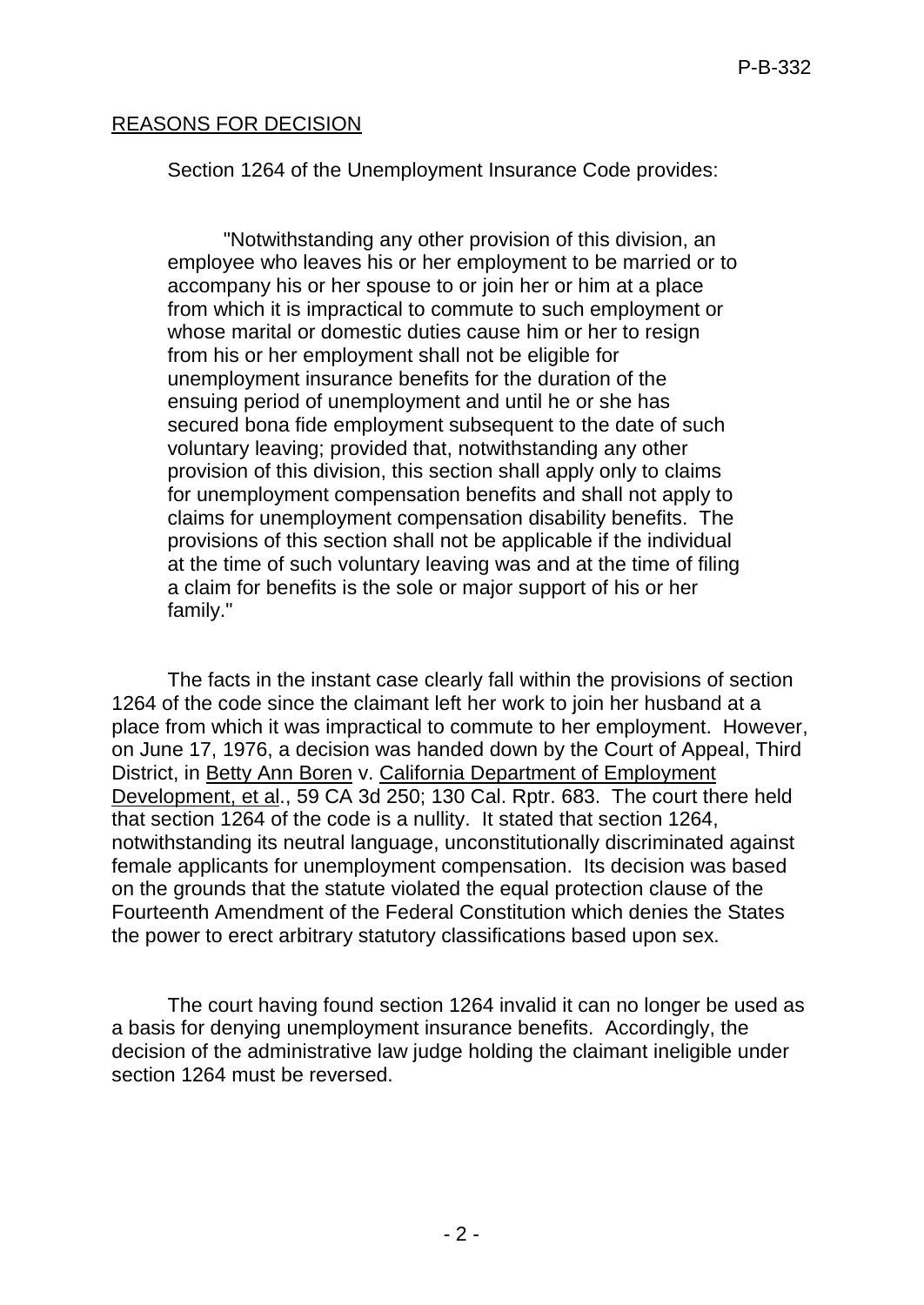It should also be noted that the Legislature repealed section 1264 effective January 1, 1977 (Chapter 1169, Statutes of 1976).

On numerous occasions in the past, this Board has issued decisions interpreting section 1264. More specifically, section 1264 was discussed in the following precedent decisions:

In P-B-26, Kerekes, the claimant left her job in Los Angeles to move with her husband to Turlock, California. The claimant was held subject to disqualification under section 1256 because she made the decision to move, not her husband. Thus the decision noted that it was unnecessary to consider section 1264 although the decision does contain a lengthy discussion of section 1264. The discussion as to section 1264 is now moot; however, the holding under section 1256 is not affected by the present decision.

In P-B-44, Garlock, the claimant left her job in California to join her husband in the State of Washington where he had chosen to live. He was the major support of the family. The Board held that since the claimant was meeting her legal obligation to live in the place her husband chose, she had good cause for voluntarily leaving her job. The case also contains a discussion of the negating of good cause for failure to accept a transfer, then the decision finds no transfer was offered. Under the facts, the claimant was held ineligible under section 1264. That portion of the decision dealing with section 1264 is no longer applicable; however, that portion dealing with section 1256 is not affected by the present decision.

In P-B-58, Graham, the Board held that a woman who leaves work in order to marry a man who has an established home and employment in another distant community has good cause for such leaving under section 1256. However, the claimant was held ineligible under section 1264 because she was not the major support of the family at the time she left her work because a "single" person does not constitute a family. This latter portion of the decision was overruled by P-B-250, Tatman. That portion of the decision concerning section 1264 is no longer applicable. However, that portion dealing with section 1256 is not affected by the present decision.

In P-B-59, Snyder, the Board was concerned with the definition of bona fide employment under section 1260(a). In the course of defining that term it was compared with the same term (bona fide) in section 1264. While such reference would now be moot it would not affect the holding in the case.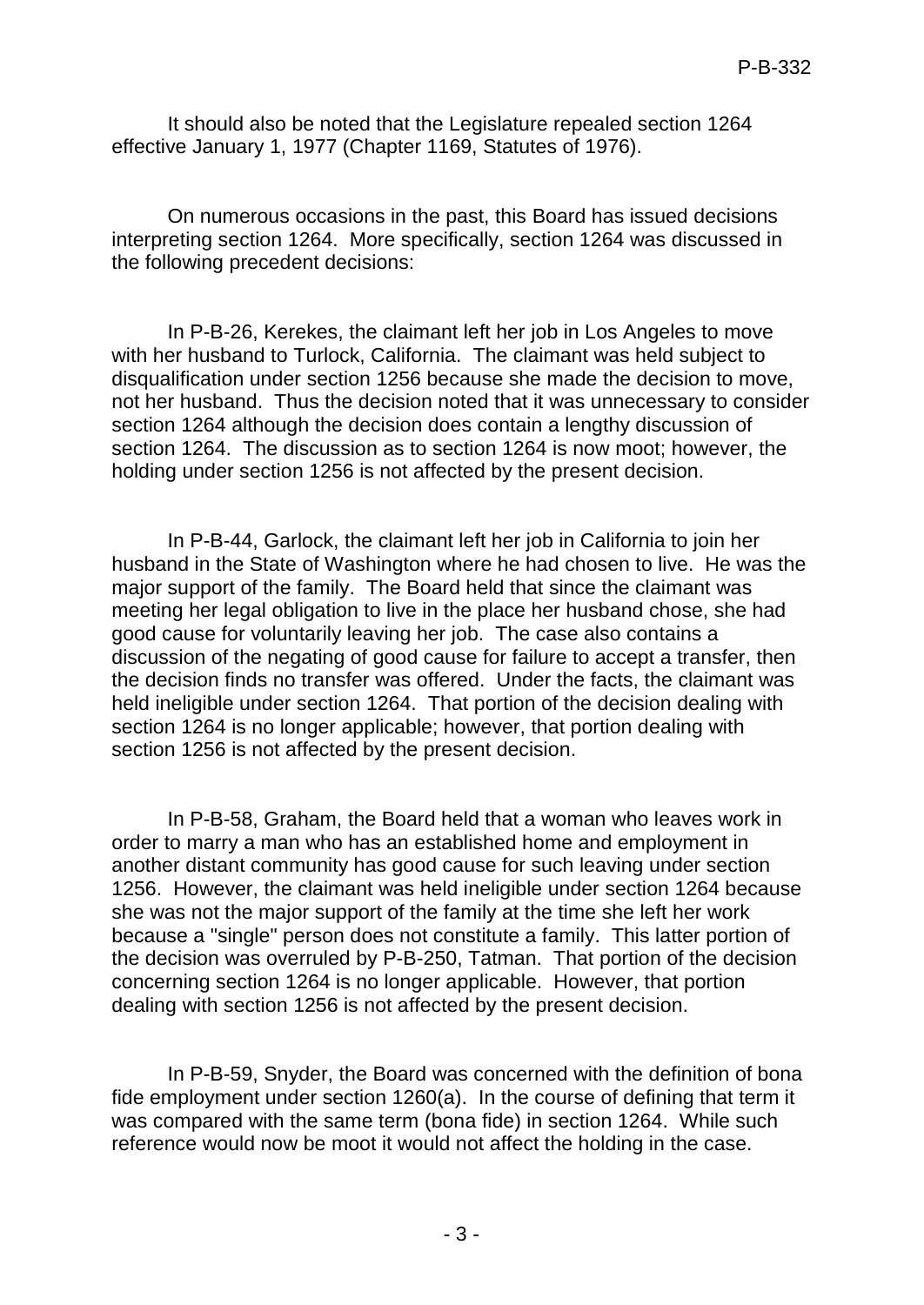In P-B-81, Peer, the Board held the claimant ineligible under section 1264 where she quit her job and moved with her husband to Paradise. He retired but was still the major support of the family because of his pension and social security. The decision also held that the wife had good cause under section 1256 to leave her employment to accompany her husband to a place of his choosing. That portion of the decision concerning section 1264 is no longer applicable but the section 1256 part remains unaffected.

In P-B-82, Dement, the Board held the claimant ineligible under section 1264 when she quit her job and moved with her husband from Southern California to Redding. He was ill and receiving disability insurance benefits, which made him the major support. The decision also held good cause under 1256 since she left her job to accompany her husband. That portion of the decision pertaining to section 1264 is no longer applicable but the section 1256 part remains unaffected.

In P-B-83, White, the Board held the claimant ineligible under section 1264 when she quit her job and moved with her husband from Fresno to Modesto. Her husband was held to be the major support because he had a new job although he had not as yet been paid. The decision made no findings with respect to section 1256 since there was no appeal therefrom. Accordingly this decision no longer has any applicability because of Boren.

In P-B-94, Horton, the Board held the claimant was ineligible under section 1264 since she left her job because of pregnancy. However, the Board found good cause for the leaving under section 1256. The decision further held that since the claimant was single she could not be the major support of a family. This case was overruled in part by P-B-250, Tatman, which held that a femme sole could be a family. The decision also holds that pregnancy is a "domestic duty" for unmarried as well as married individuals. That portion of the decision dealing with section 1264 is no longer applicable but the portion referring to section 1256 is unaffected.

In P-B-96, Gatlin, the Board held the claimant was ineligible under section 1264 where she left her work to care for her 80-year-old widower father. In so doing, the Board noted that the claimant did not leave work immediately but commuted 3 months. However, the Board did not believe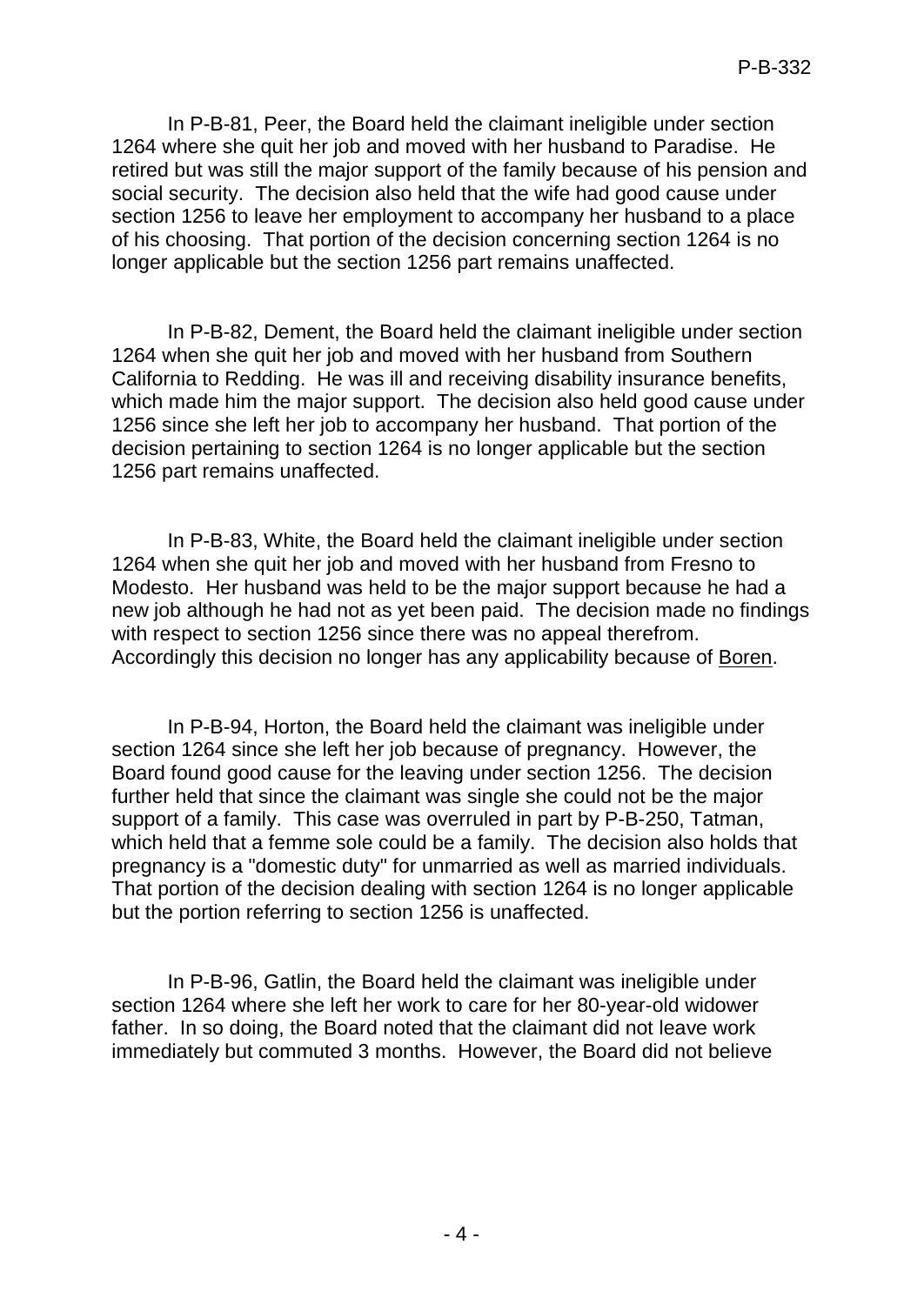that this changed the real reason for the claimant's resignation, which was her domestic duties. The decision also holds the leaving was with good cause under section 1256 since it was to provide care for her father. That portion of the decision dealing with section 1264 is no longer applicable but the section 1256 part remains unaffected, as well as the language about the efficient cause of leaving.

In P-B-131, Pratt, the Board held section 1264 is applicable and the claimant ineligible even where there is no termination of the employer-employee relationship as when an individual is on a leave of absence. The Board also held the claimant ineligible under section 1253(c) because she was unable to work at her regular occupation due to her physical condition and she did not have any experience in any other occupation. That portion of the decision dealing with section 1264 is no longer applicable but the portion referring to section 1253(c) is unaffected.

In P-B-145, Castiglione, the Board held that there was good cause to leave work under section 1256 where the wife left work to accompany her husband, at his insistence, to Europe for one year in connection with his job. The Board held that there was not a bona fide leave of absence involved. It then noted that the claimant should have been held ineligible under section 1264 but could not be because of the double affirmation section of the code (1335). That portion of the decision dealing with section 1264 is no longer applicable but the portion dealing with section 1256 is unaffected.

In P-B-150, Campbell, the Board defined "bona fide" employment in section 1264 of the code and held that the claimant had terminated the period of ineligibility by earning more than her weekly benefit amount during a consecutive seven-day period. This decision no longer has any applicability since it deals entirely with section 1264.

In P-B-211, Clem, the Board held that where an individual goes on a leave of absence (to take care of a sick father in Wyoming) and returns at the end of the leave and is told there is no work, this amounts to a layoff for lack of work. Thus the termination was held not disqualifying under section 1256, and section 1264 was held not to be applicable. The section 1264 portion of this decision no longer has any applicability but the part dealing with section 1256 is unaffected.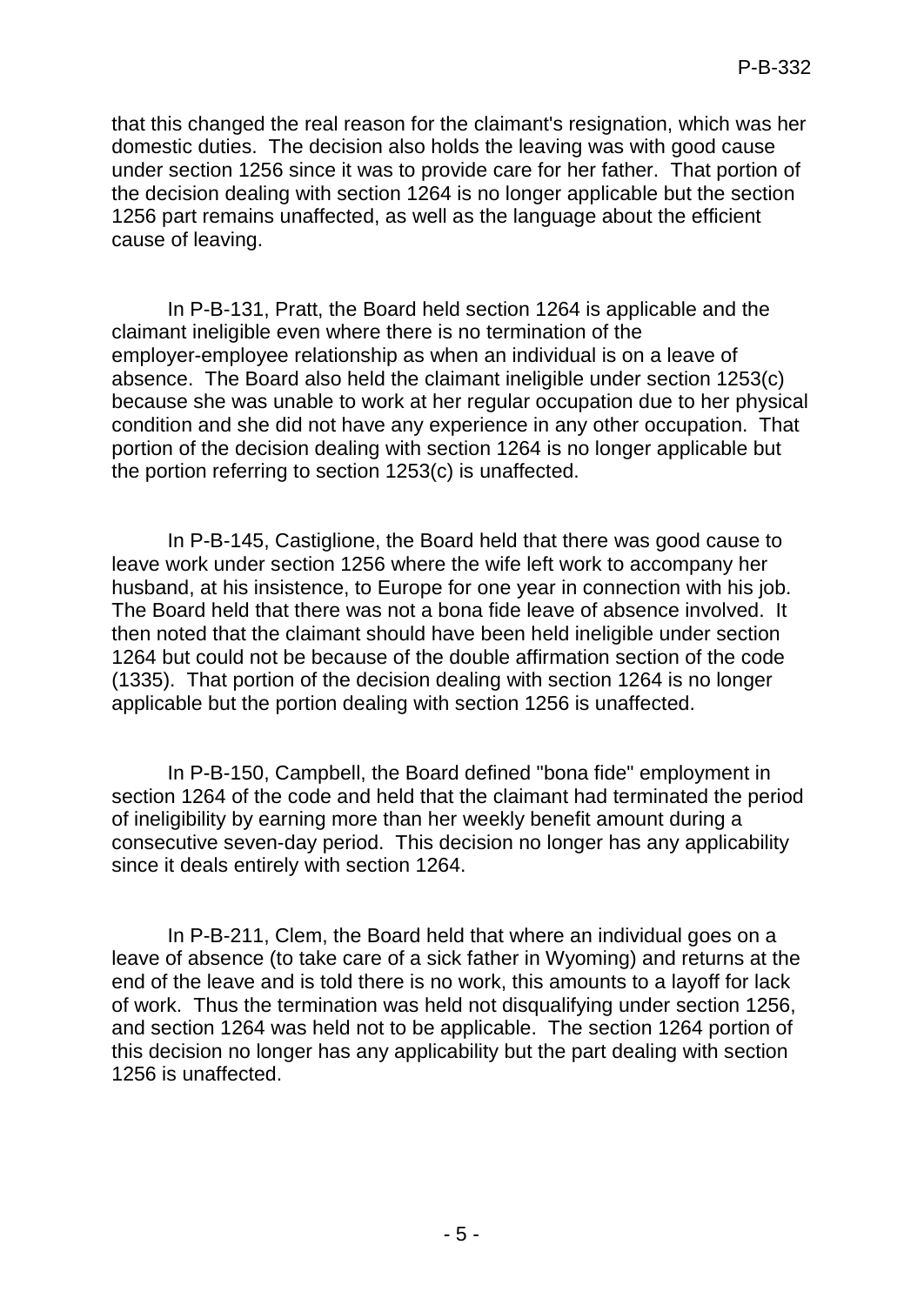In P-B-236, Trammel, the Board held that where an individual quits the job because of a move to another residence still within commuting distance, section 1264 is not involved although such leaving is disqualifying under section 1256. The decision further held the claimant not to be available for work nor seeking work under subdivisions (c) and (e) of section 1253. That portion of the decision dealing with section 1264 is no longer applicable but that part dealing with sections 1256 and 1253(c) and (e) are unaffected.

In P-B-238, Martin, the Board held that a waitress was ineligible for benefits under section 1264 where she was not the major support of the family and she left her job to be with her mother who was dying in Texas. It was further held that because of the emergency nature of her mother's illness the claimant was not subject to disqualification under section 1256. That portion of the decision dealing with section 1264 is no longer applicable but the part dealing with section 1256 is unaffected.

In P-B-239, Campbell, the Board held that the claimant had good cause for leaving her work under section 1256 where she did so to take care of her ill husband. They had been hired as a team to manage and maintain an apartment house. The claimant was further held not ineligible under section 1264 because she was the major support of the family. Although hired as a team, the claimant did most of the work because of her husband's illness. That portion of the decision dealing with section 1264 is no longer applicable but the part dealing with section 1256 is unaffected.

In P-B-243, Gray, the Board held that an unemancipated minor who quit her job to move to Arkansas with her unemployed parents was not ineligible for benefits under section 1264 of the code since she was the major support of the family. This was based on the reasoning that she was the only one in the family working before the move and there was no change in the family status thereafter. Since this decision deals only with section 1264, it no longer has any applicability.

In P-B-244, Craven, the Board held that a discharge under section 1256 was involved and that there was no voluntary leaving which would bring the case under section 1264 where the employer terminated the claimant and then unilaterally decided it had errored and placed her on a leave of absence. The claimant was also held available for work under section 1253(c) since she did not impose a material restriction on acceptable employment where her wage demand was within the prevailing rate. That portion of the decision dealing with section 1264 is no longer applicable but the parts dealing with sections 1256 and 1253(c) are unaffected.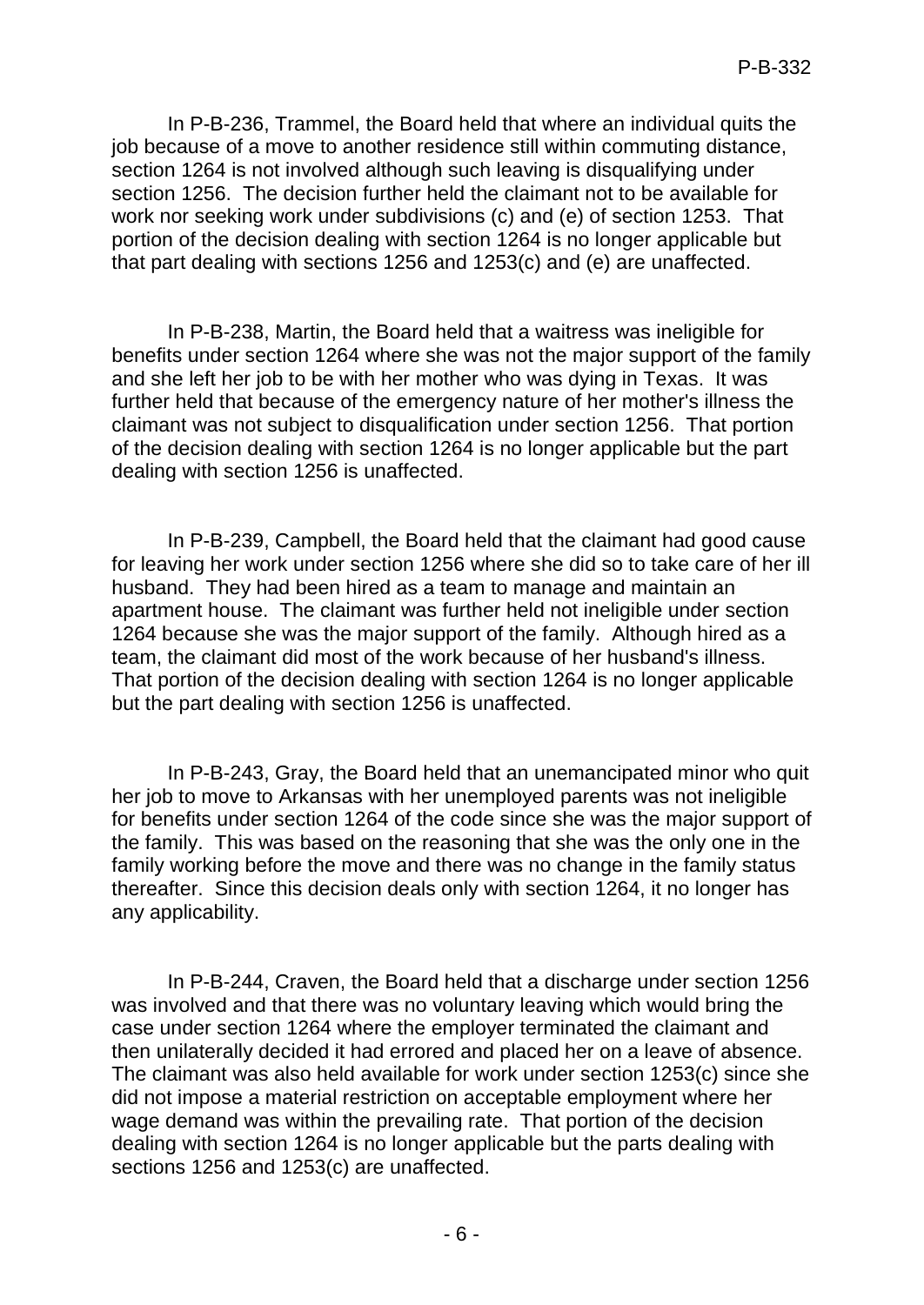In P-B-249, Pemelton, the Board held that a claimant who moved with her husband from Napa to Vallejo left her work with good cause under section 1256 because the cost of the commute would be excessive. However, she was held ineligible for benefits under section 1264 of the code. The issue under section 1253(c) was not considered. That portion of the decision dealing with section 1264 is no longer applicable but the part dealing with section 1256 is unaffected.

In P-B-250, Tatman, the Board overruled P-B-58 and P-B-94 and held that a single individual could be a family and thus by being self-supporting could be the major support and escaped the ineligibility of section 1264. This decision is no longer applicable since it dealt only with section 1264.

In P-B-252, White, the Board held that section 1264 was inapplicable where the claimant resigned in accordance with the employer's rule when she got married since the leaving was not voluntary. The Board also held the claimant not disqualified under section 1256 since this amounted to a discharge for reasons other than misconduct. That portion of the decision dealing with section 1264 is no longer applicable but the part dealing with section 1256 is unaffected.

In P-B-254, Evans, the Board held the claimant ineligible for benefits under section 1264 on the grounds she left her work because of pregnancy and she was not the major support of the family. It was further held that the claimant was subject to disqualification under section 1256 since she left in the second month and there was no showing that her health required her to leave. The Board also found the claimant ineligible under section 1253(c) since her employment field was entirely subject to union control and she made no effort to establish herself with her union. That portion of the decision pertaining to section 1264 is no longer applicable. Those portions dealing with sections 1256 and 1253(c) are unaffected.

In P-B-255, Huttenhower, the Board held that section 1264 was inapplicable since the employer was the moving party where it required the claimant to leave her job at the end of her sixth month of pregnancy and the claimant was in good physical condition and capable of performing the duties of her job. It was further held that the claimant was not subject to disqualification under section 1256 since she was terminated by the employer for reasons other than misconduct. The claimant's ineligibility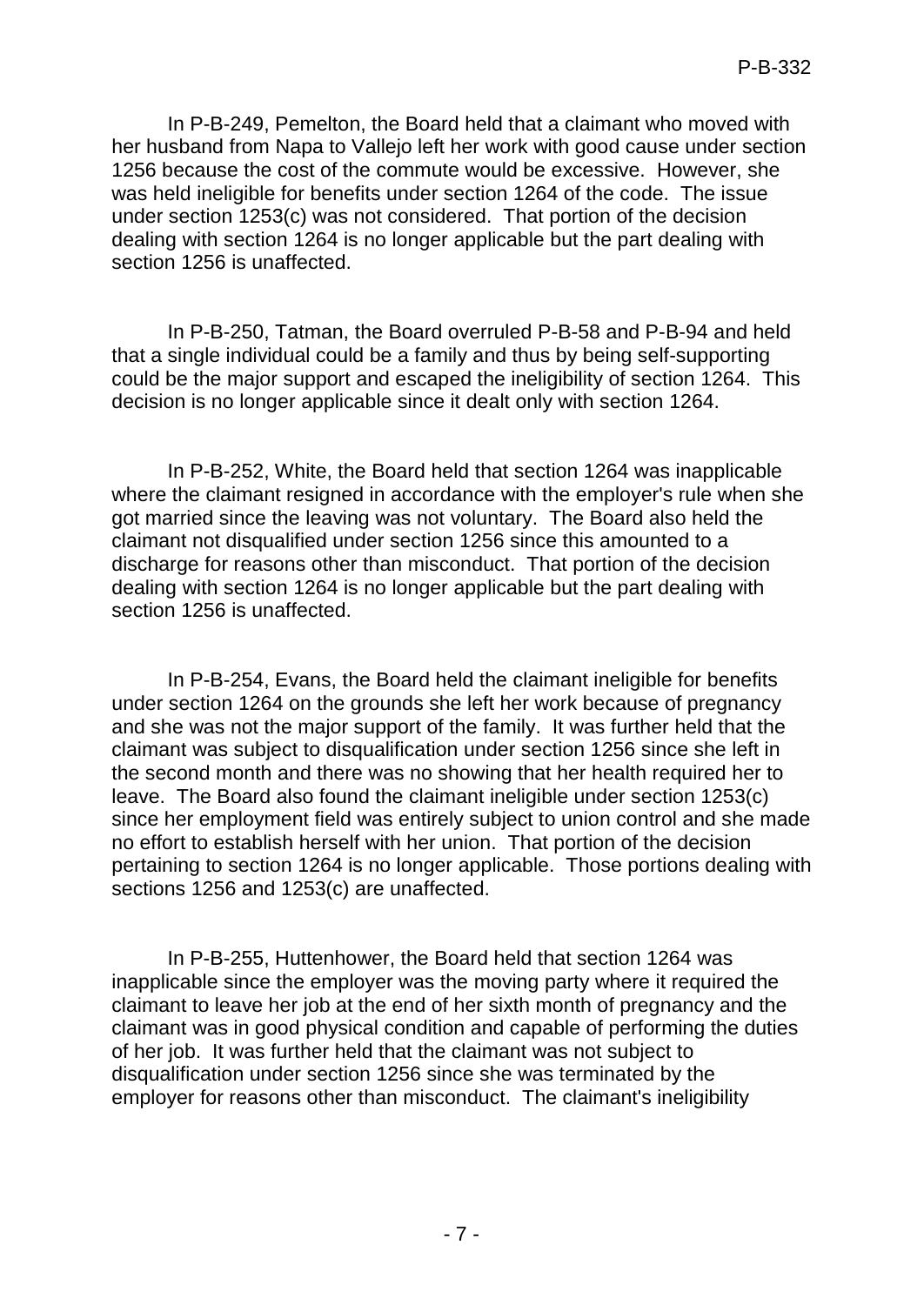under section 1253(c) was not appealed by claimant so the Board merely stated that it appeared the referee had correctly decided the issue. That portion of the decision dealing with section 1264 is no longer applicable. However, that portion pertaining to section 1256 is unaffected.

In P-B-259, Morales, the Board held that section 1264 was inapplicable since she was terminated under employer rule that employees could not work beyond the seventh month of pregnancy. The fact that she did not take a leave of absence does not come into play until after the birth of the child. The Board also held that the same reasoning applied under section 1256 and claimant was not disqualified under that section. Since the claimant's physician certified she was able to work and she was seeking work, she was not ineligible under section 1253(c) of the code. That portion of the decision dealing with section 1264 is no longer applicable. However, those portions dealing with sections 1256 and 1253(c) are unaffected.

In P-B-265, Kurtz, the Board held that section 1264 was not applicable when the claimant did not file her claim until after her baby was born and her pregnancy leave expired. At that time she resigned to seek other employment and this was held to be without good cause under section 1256. The claimant was also held not ineligible under section 1253 (c) since the evidence showed that there was a lack of job openings and not a lack of a labor market for the claimant's services. That portion of the decision dealing with section 1264 is no longer applicable. However, those portions pertaining to sections 1256 and 1253(c) are unaffected.

In P-B-266, Marix, the Board held that section 1264 was applicable where the claimant refused a pregnancy leave, did not file a claim for benefits until after the birth of her child, and at that time did not return to work because she wanted to stay home and care for her child. Thus claimant subjected herself to the disqualification and ineligibility provisions of sections 1256 and 1264. That portion of the decision interpreting section 1264 is no longer applicable. However, that portion pertaining to section 1256 is not affected.

In P-B-299, Storoniak, the Board held that section 1264 was not applicable where the leaving of employment was to seek work in another area. However, it did hold such leaving was without good cause under section 1256. That portion of the decision dealing with section 1264 is no longer applicable. However, that portion pertaining to section 1256 is not affected.